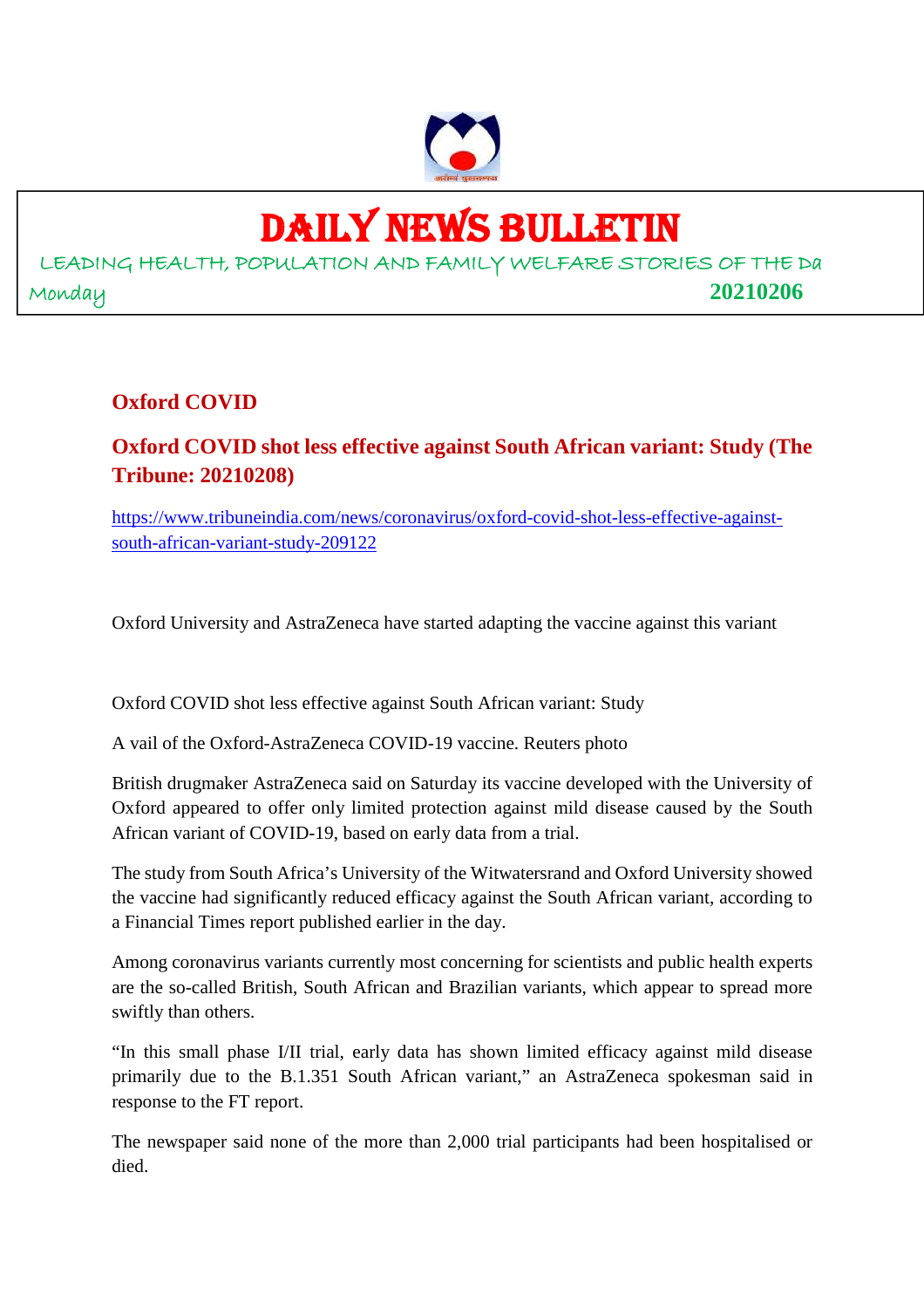"However, we have not been able to properly ascertain its effect against severe disease and hospitalisation given that subjects were predominantly young healthy adults," the AstraZeneca spokesman said.

The company said it believed its vaccine could protect against severe disease, given that the neutralising antibody activity was equivalent to that of other COVID-19 vaccines that have demonstrated protection against severe disease.

The trial, which involved 2,026 people of whom half formed the placebo group, has not been peer-reviewed, the FT said.

While thousands of individual changes have arisen as the virus mutates into new variants, only a tiny minority are likely to be important or change the virus in an appreciable way, according to the British Medical Journal.

"Oxford University and AstraZeneca have started adapting the vaccine against this variant and will advance rapidly through clinical development so that it is ready for Autumn delivery should it be needed," the AstraZeneca spokesman said.

On Friday, Oxford said their vaccine has similar efficacy against the British coronavirus variant as it does to the previously circulating variants.

## **Over 12,000 COVID-19 cases**

# **Over 12,000 COVID-19 cases reported in one day, 78 new fatalities (The Tribune: 20210208)**

https://www.tribuneindia.com/news/coronavirus/over-12-000-covid-19-cases-reported-inone-day-78-new-fatalities-209119

Daily deaths fell below 100 for the third time this month

Over 12,000 COVID-19 cases reported in one day, 78 new fatalities

The COVID-19 active caseload remained below 2 lakh.

India's tally of COVID-19 cases rose to 1,08,26,363 with 12,059 new infections being reported in a day, while the daily deaths fell below 100 for the third time this month, according to Union Health Ministry data updated on Sunday.

The death toll increased to 1,54,996 with 78 daily new fatalities, the lowest recorded after nine months, the data updated at 8 am showed.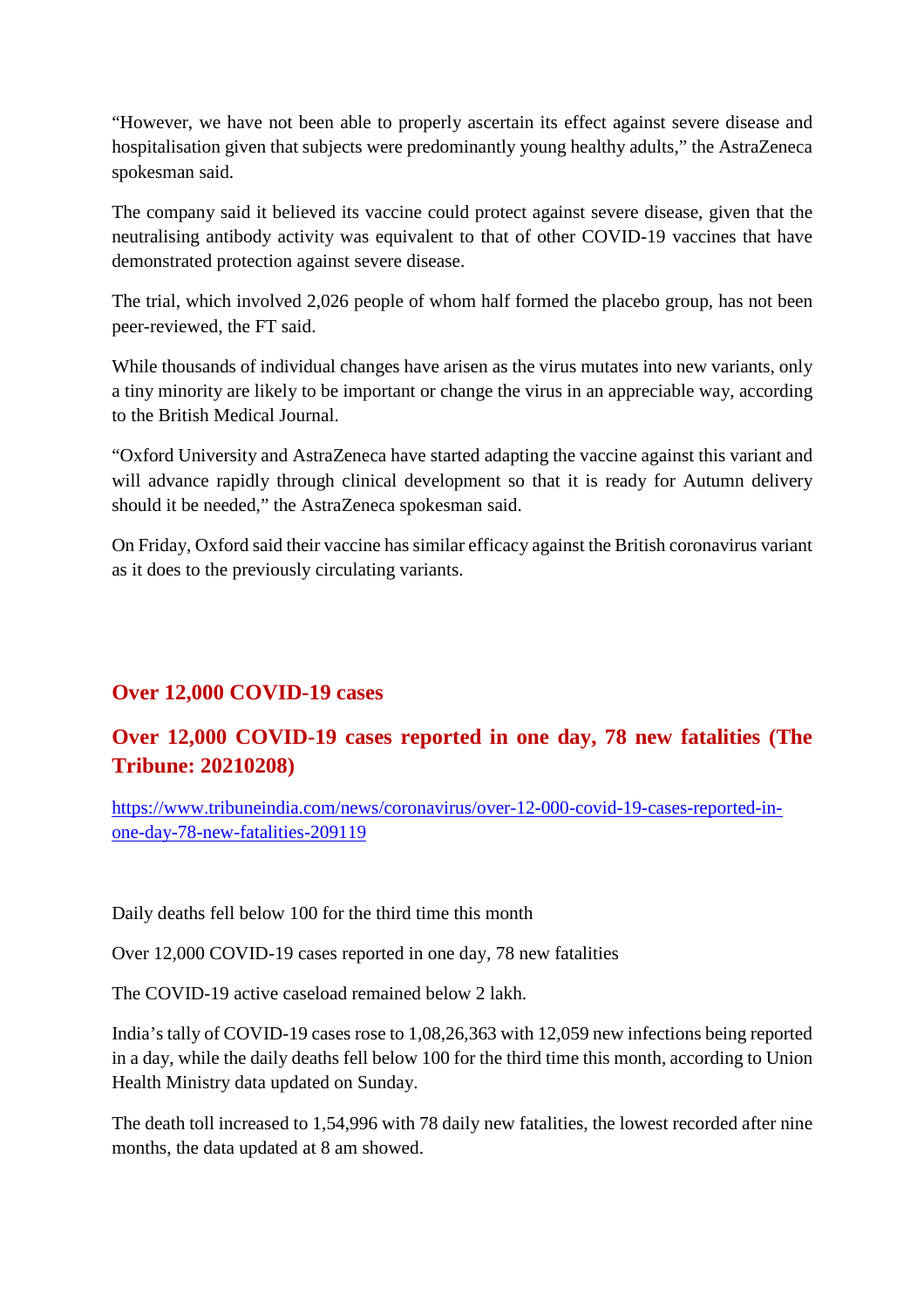The number of people who have recuperated from the disease surged to 1,05,22,601, pushing the national COVID-19 recovery rate of 97.20 per cent, while the case fatality rate stands at 1.43 per cent.

The COVID-19 active caseload remained below 2 lakh.

There are 1,48,766 active coronavirus infections in the country which comprises 1.37 per cent of the total caseload, the data stated.

India's COVID-19 tally had crossed the 20-lakh mark on August 7, 30 lakh on August 23, 40 lakh on September 5 and 50 lakh on September 16.

It went past 60 lakh on September 28, 70 lakh on October 11, crossed 80 lakh on October 29, 90 lakh on November 20 and surpassed the one crore mark on December 19.

According to ICMR, 20,13,68,378 samples have been tested up to February 6 with 6,95,789 samples being tested on Saturday.—PTI

#### **Covid-19**

## **Covid-19: One death, 20 new cases in Jalandhar district (The Tribune: 20210208)**

https://www.tribuneindia.com/news/coronavirus/covid-19-one-death-20-new-cases-injalandhar-district-208937

Covid-19: One death, 20 new cases in Jalandhar district

The health authorities reported 20 cases in Jalandhar district on Saturday. - File photo

The health authorities reported 20 cases in Jalandhar district on Saturday. With this, the total number of positive cases reached 20,804 in the district.

Click here for the latest developments on Covid-19 epidemic

The health authorities reported one death in the district. The death toll increased to 679.

At present, the district has 244 active cases and 19,881 people had been discharged while as many as 162 people were under home isolation in thr district.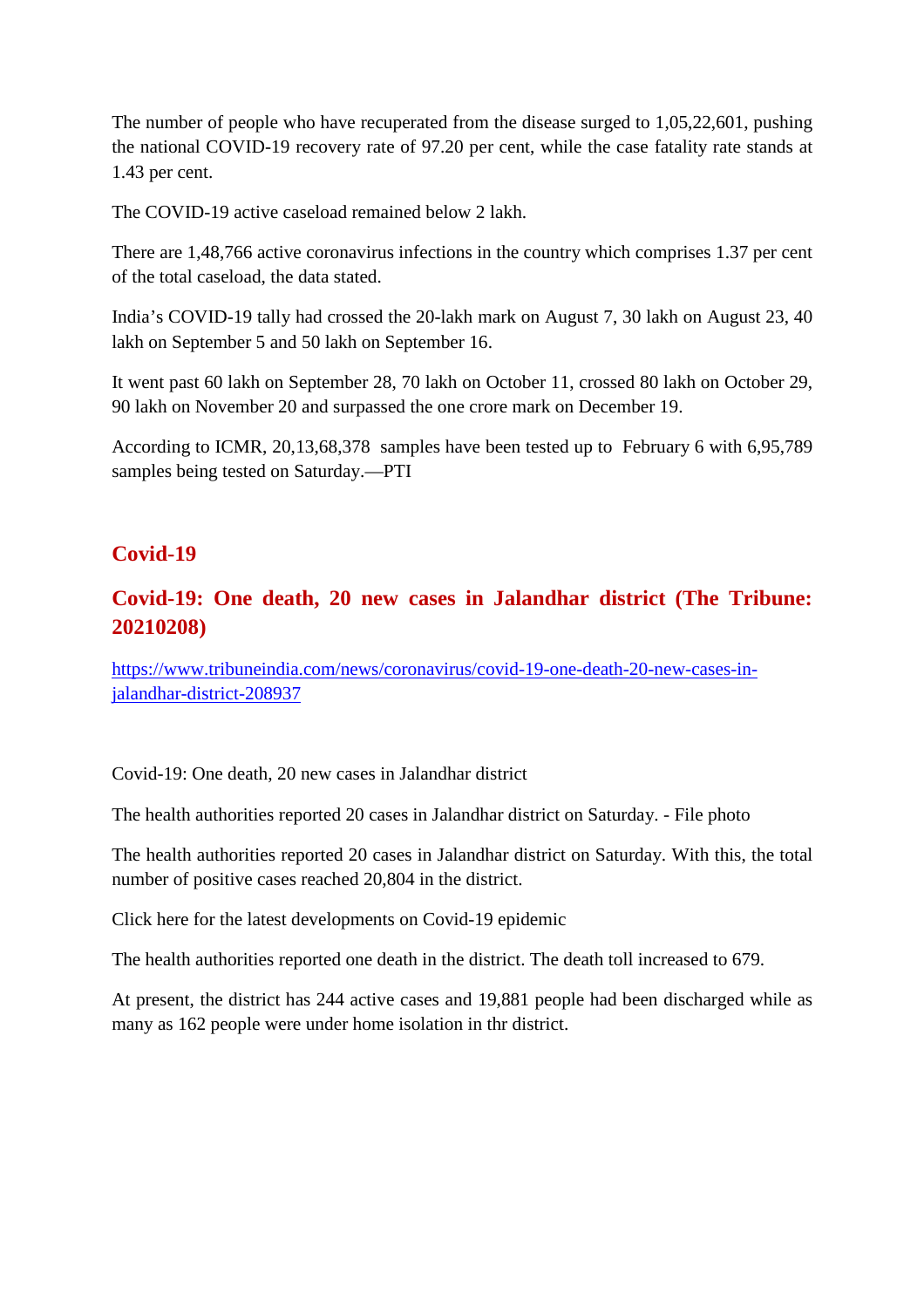## **Vaccinations**

## **South Africa halts AstraZeneca vaccinations over variant data (The Hindu: 20210206)**

https://www.thehindu.com/news/international/south-africa-halts-astrazeneca-vaccinationsover-variant-data/article33777479.ece

Instead, it will offer vaccines developed by Johnson &Johnson and Pfizer in the coming weeks while experts consider how the AstraZeneca shot can be deployed.

South Africa will suspend use of AstraZeneca's COVID-19 shot in its vaccination programme after data showed it gave minimal protection against mild to moderate infection caused by the country's dominant coronavirus variant.

Health Minister Zweli Mkhize said on Sunday the government would await advice from scientists on how best to proceed, after disappointing results in a trial conducted by the University ofthe Witwatersrand.

The government had intended to roll the AstraZeneca shot out to healthcare workers soon, after receiving 1 million doses produced by the Serum Institute of India on Monday.

Instead, it will offer vaccines developed by Johnson &Johnson and Pfizer in the coming weeks while experts consider how the AstraZeneca shot can be deployed.

"What does that mean for our vaccination programme which we said will start in February? The answer is it will proceed,"Mkhize told an online news briefing.

"From next week for the next four weeks we expect that there will be J&J vaccines, there will be Pfizer vaccines. So what will be available to the health workers will be those vaccines."

"The AstraZeneca vaccine will remain with us ... up until the scientists give us clear indications as to what we need to do," he added.

## **Coronavirus mutations'**

#### **'Need to be on alert for coronavirus mutations' (The Hindu: 20210206)**

https://www.thehindu.com/news/cities/Hyderabad/need-to-be-on-alert-for-coronavirusmutations/article33776471.ece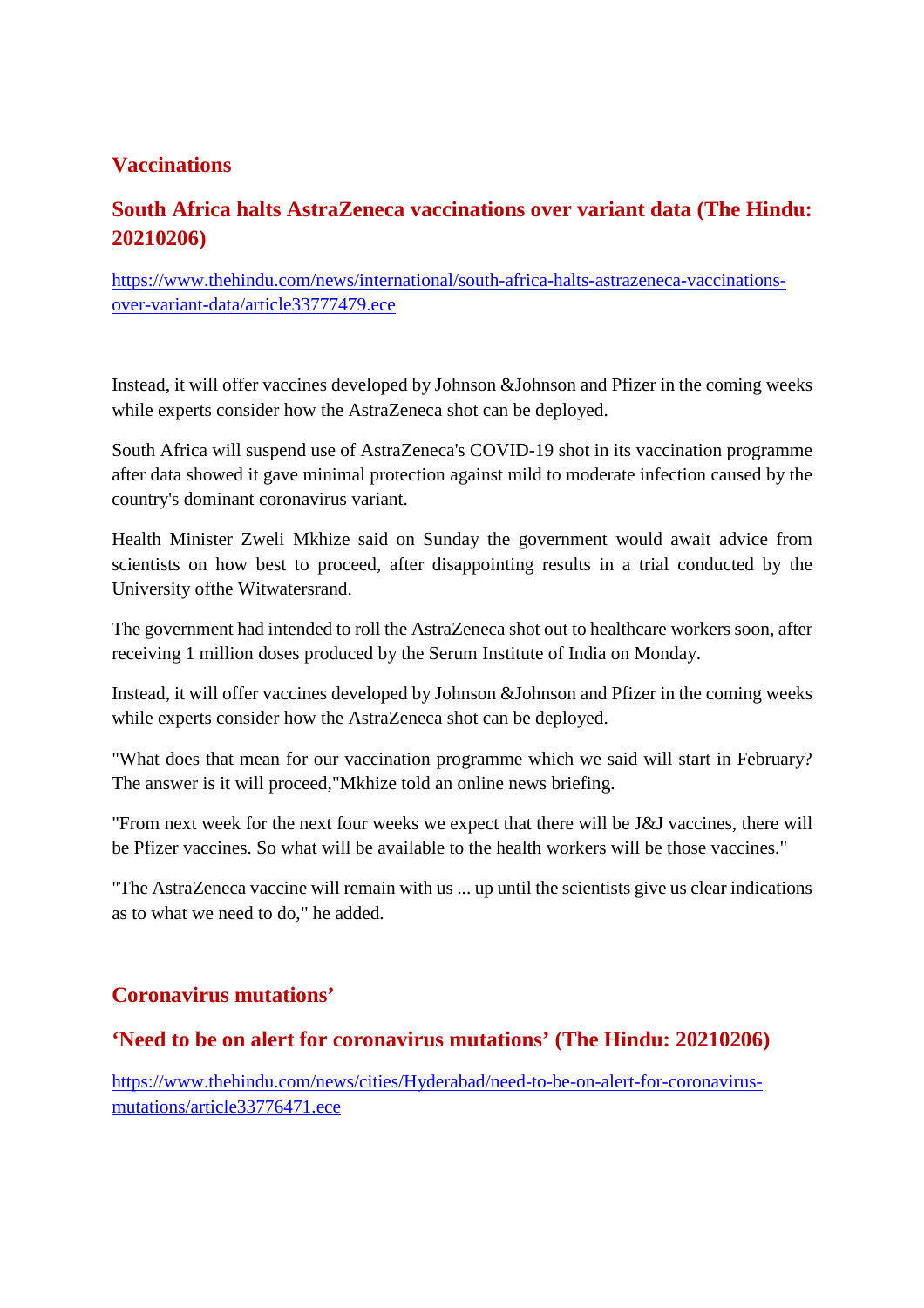CCMB Director cautions people not to let guard down despite dip in infectivity

COVID-19 cases are declining along with incidence of hospitalisation and deaths in most places across the country. Yet, scientists have cautioned people not to let their guard down but continue to follow safety measures of wearing face masks, and maintaining personal hygiene and social distancing.

"All indications are that the number of cases are becoming less and less, even if factoring the rapid antigen testing which has just about 50-60% accuracy. Importantly, the number of patients in hospitals are less and the number of deaths too has come down as is being indicated by sero-surveillance surveys. But, we need to be alert for any further mutations which could lead to more viral loads and infections," says CSIR-Centre for Cellular & Molecular Biology director Rakesh Mishra.

This is because the evolution of the virus is such that "it wants to spread and hence, will keep creating variants without perhaps bothering the hosts yet could cause strong infectivity". The present situation comes as a huge relief to everyone but it does not mean "we are safe as a nasty one could emerge as can be observed in the UK and other variants. Similarly, an independent variant could emerge from here and spread quickly," he explains.

The saving grace is that symptoms of the newer variants are similar even if the spread is faster. While there could be multiple factors leading to the reduction in the infection rate across the country despite fears of elections, festivals and agitations leading to a surge, the "good news", according to Dr. Mishra, is that the new strains noticed have not led to any re-infections and are not bypassing the acquired immunity levels.

Scientists the world over are poring through the genetic analysis of the different virus strains to understand the disease better as the long term effects on the brain, heart and other organs is not yet known. But, amid all these, the vaccination process initiated is vital, he asserted. "Even a few months of protection due to the vaccination may turn the tables, otherwise there is a chance for the virus to resurrect. Take it when your time comes," he adds.

#### **Chronic pain**

#### **Study on solving chronic pain during intercourse (The Hindu: 20210206)**

https://www.newkerala.com/news/2021/23503.htm

By identifying what triggers the pain in the female reproductive tract, researchers at Flinders University are working for a remedy on pain during intercourse.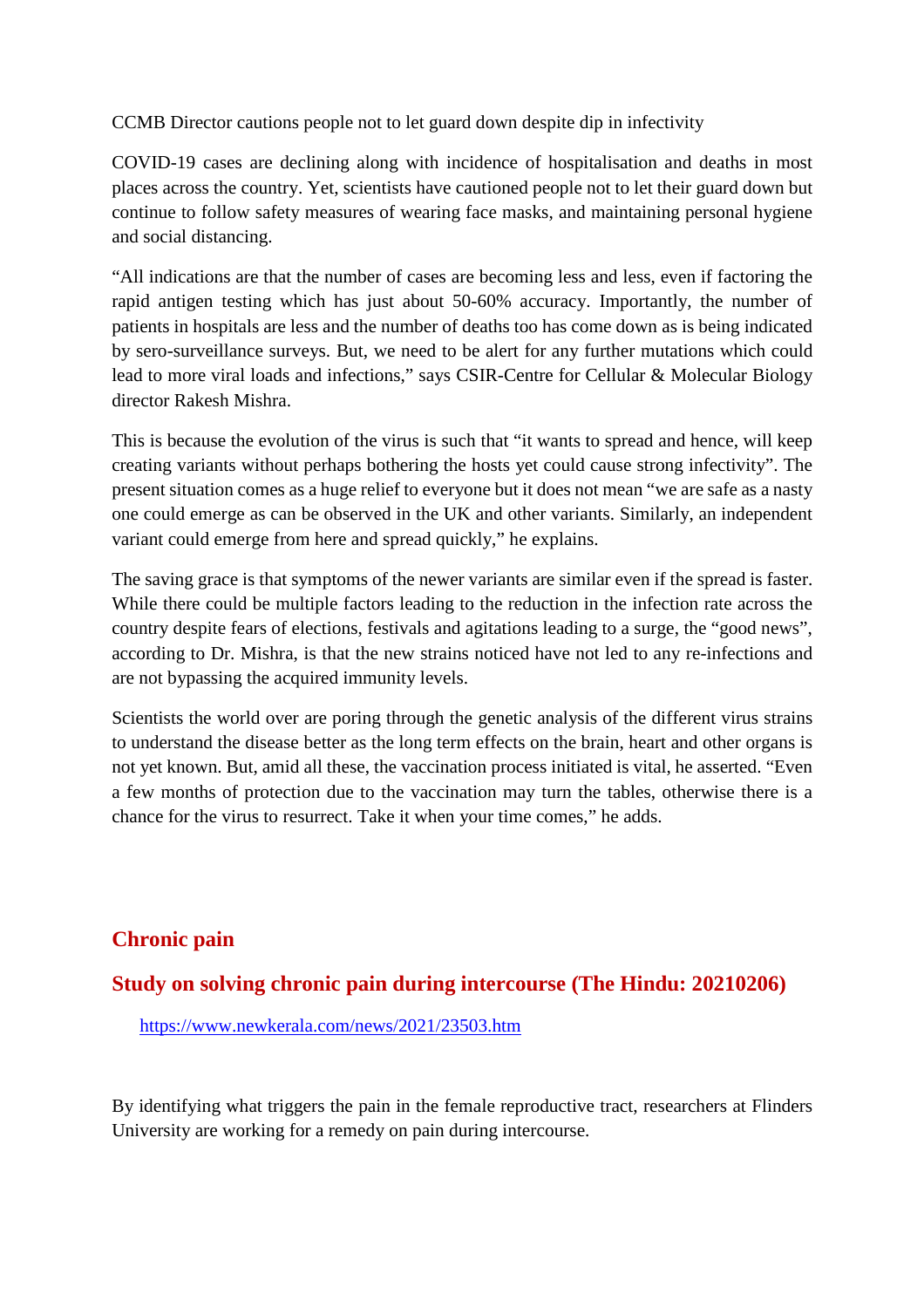Dr Joel Castro Kraftchenko - Head of Endometriosis Research for the Visceral Pain Group (VIPER), with the College of Medicine and Public Health at Flinders University - is leading research into the pain attached to Dyspareunia, also known as vaginal hyperalgesia or painful intercourse, which is one of the most debilitating symptoms experienced by women with endometriosis and vulvodynia.

Pain is detected by specialised proteins (called ion channels) that are present in sensory nerves and project from peripheral organs to the central nervous system.

"Very little is known about which ion channels are in charge of detecting painful stimuli from the female reproductive tract; and how pain is transmitted via peripheral sensory nerves (innervating these organs) to the central nervous system. Also, little is known about how mechanical stimuli is detected and transmitted from female reproductive organs to the Central Nervous System," said Dr Castro Kraftchenko.

"This lack in knowledge provides a limiting factor for developing treatments for painful intercourse associated with endometriosis and vulvodynia. The aim of our study is to fill this gap in knowledge. this study provides novel findings advancing the understanding of vaginal sensation that can be used to recognise and explore changes in states of pain" associated with endometriosis and vulvodynia," added Kraftchenko.

The study - Pharmacological modulation of voltage-gated sodium (NaV) channels alters nociception arising from the female reproductive tract, by Joel Castro Kraftchenko, Jessica Maddern, Andelain Erickson, Ashlee Caldwell, Luke Grundy, Andrea Harrington, and Stuart Brierley, published in the journal Pain - describes how sensory nerves innervating a vagina (tested on mice) respond to different mechanical stimuli.

It also identifies for the first time the presence of specialised ion channels involved in the transmission of pain signals throughout these sensory nerves; and how pharmacological modulation of these ion channels alters pain signalling and ultimately regulates vaginal pain sensitivity in vivo.

"These findings contribute towards the understanding of how mechanical stimuli is detected and transmitted from female reproductive organs and uncover potential molecular targets to investigate as novel therapeutics to relieve painful intercourse," said Dr Kraftchenko.

"With this, we hope to ultimately improve the quality of life of patients with endometriosis and vulvodynia," added Dr Kraftchenko. (ANI/4 hours ago)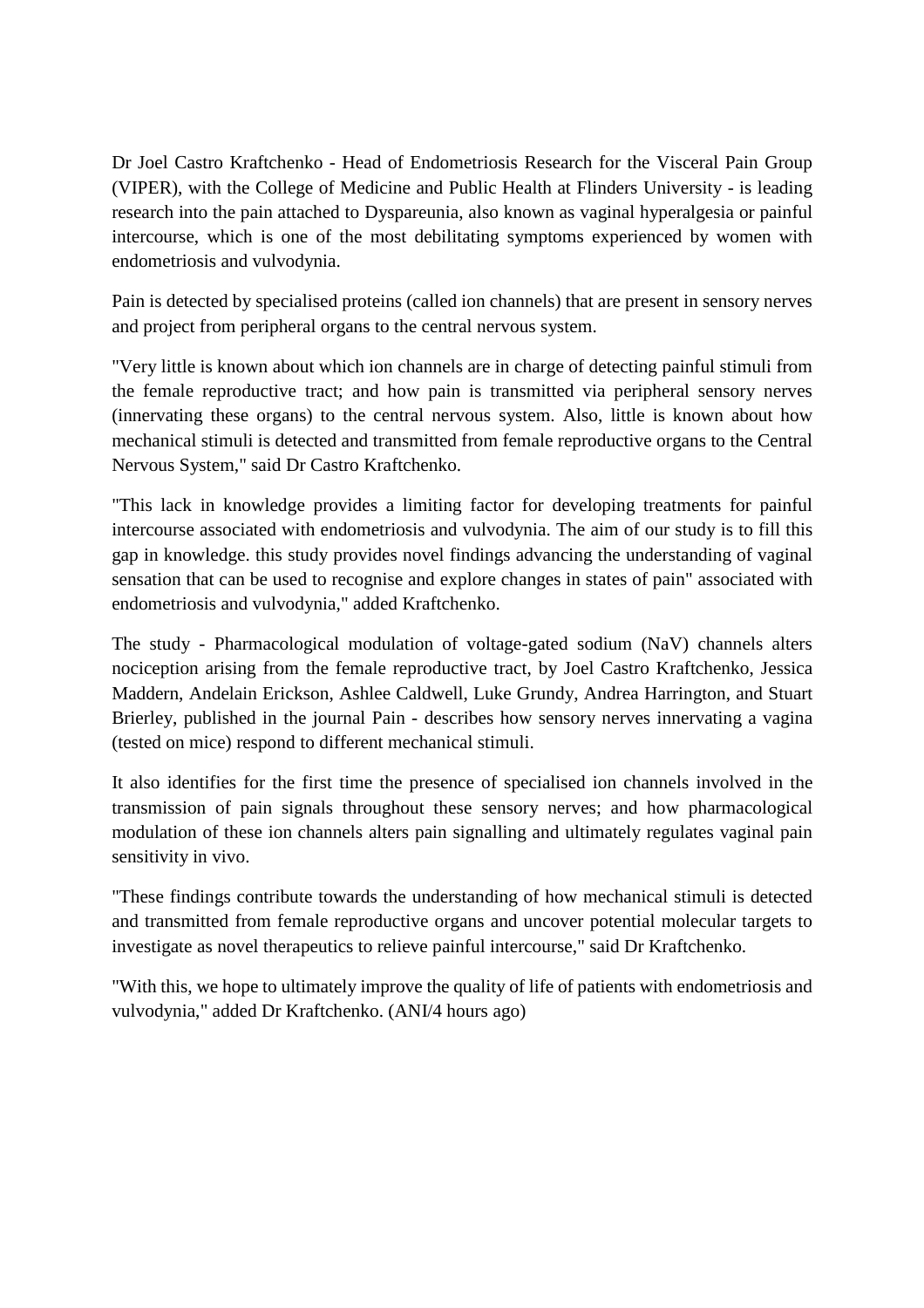#### **Premature babies**

# **Clinical study highlights supplement change to split danger for serious retinal disease in premature babies (The Hindu: 20210206)**

https://www.newkerala.com/news/2021/23583.htm

Gothenburg [Sweden], February 7: A clinical report drove by the University of Gothenburg features the danger for a serious type of retinopathy of rashness, which can cause visual impairment in very untimely infants, was halved when the babies were given a new supplement combining different unsaturated fats.

The study published in JAMA Pediatrics is described as groundbreaking in its field. It documents a clear fall in retinopathy of prematurity (ROP) among extremely premature (EP) infants (born before 28 weeks' gestation), whose retinal blood vessels are not fully developed. The condition can cause visual impairment and, at worst, blindness after retinal detachment.

The study included 206 EP babies in the neonatal wards at the university hospitals in Gothenburg, Lund, and Stockholm over a period exceeding three years, 2016-19.

Roughly half of these newborns were given prophylactic nutritional supplements, orally, with the omega-3 fatty acid DHA (50 milligrams per day and kilogram of body weight), combined with the omega-6 fatty acid arachidonic acid (twice as much). Today, the latter fatty acid is not included in the supplements routinely administered to EP babies immediately after birth.

In the group of EP infants given the fatty acid supplement, 16 of 101 (15.8 percent) had severe ROP. The corresponding proportion in the control group was 35 of 105 (33.3 percent).

In adults, high levels of omega-6 fatty acids are associated with inflammation and cardiovascular disease. In the fetal period, arachidonic acid is an essential building block for cell membranes and act as signaling molecules between cells. The omega-3 fatty acid DHA is a vital component for blood vessels and nerve tissue.

Ann Hellstrom, Professor of Pediatric Ophthalmology at Sahlgrenska Academy, University of Gothenburg, and chief physician at Sahlgrenska University Hospital, is in charge of the study.

In previous studies, the research group has shown the connection between ROP and low arachidonic acid levels in EP babies' blood. Administering arachidonic acid as a supplement has been a topic of debate, and further clinical studies on how to devise an optimal mix of fatty acids have been called for.

"In our study, we're taking a step toward answering that question by showing such a distinct reduction in one of the severe neurovascular complications that can arise after extremely preterm birth," Hellstrom said.